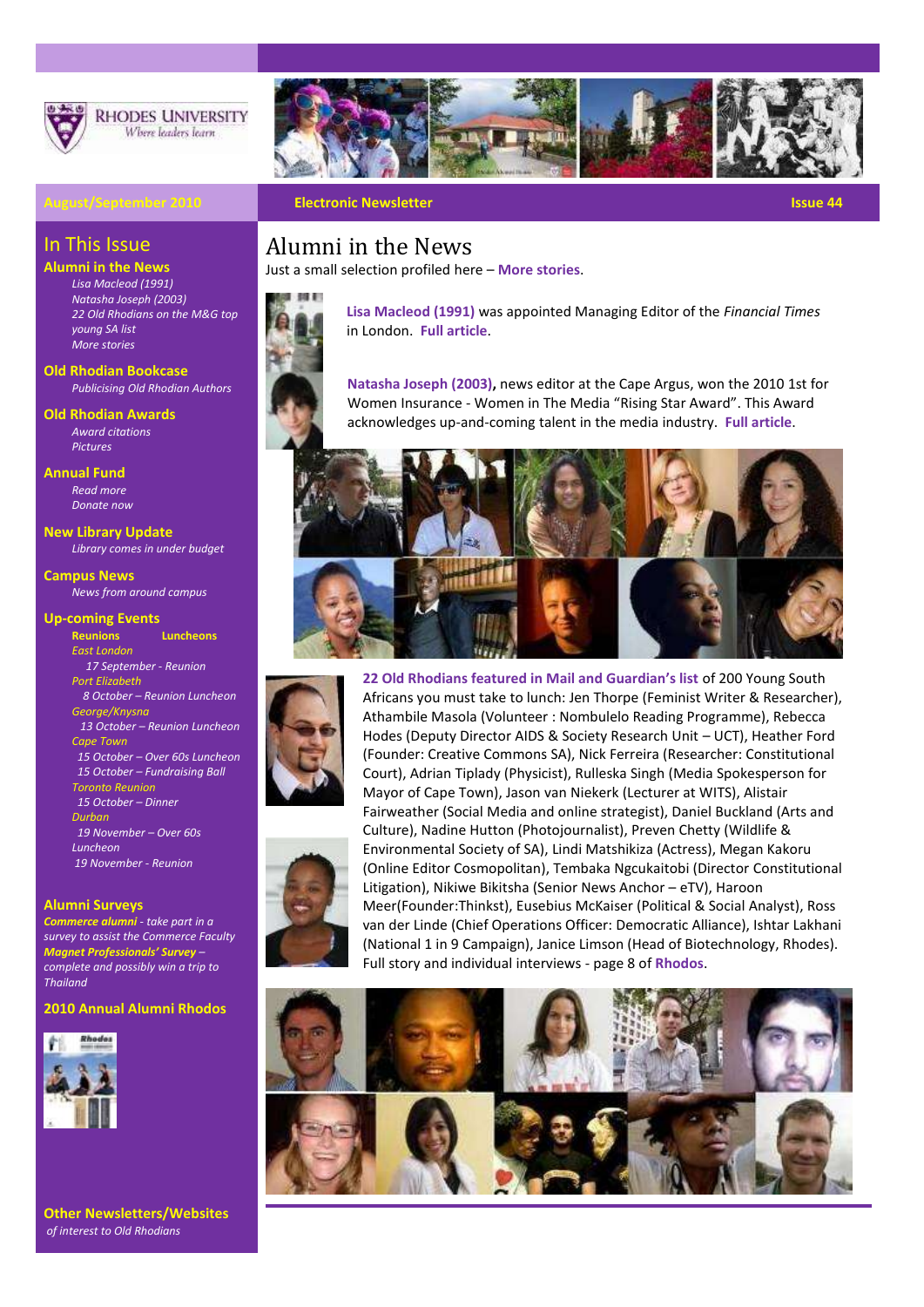**NEWSLETTERS** *[Latest Staff Rhodos](https://www.ru.ac.za/static/rhodos/rhodos20100813.pdf) [RU Psycho](https://www.ru.ac.za/documents/Psychology/Newsletter%202009%20Final.pdf) Quote - [Journalism](http://www.ru.ac.za/jms/publications/quote) newsletter (latest edition) [In Camera -](https://www.ru.ac.za/documents/Law/10-Students/InCamera%202009%20for%20web.pdf) Law [Annual Report 2009 -](https://www.ru.ac.za/documents/Law/1-Law%20Home%20Page/Law%20Annual%20Report%20for%202009.pdf) Law*

**WEBPAGES** *[USA Trust Web Site](http://www.rhodesalumni.com/) [UK Trust Web Site](http://www.rhodesalumni.co.uk/)*

**MySchool Card** *Supporting Old Rhodian Bursary Funds Click logo below to apply*



**Join us on:**

# facebook.



**to** Linkedin



**Take a visual tour of Campus on:**



### **Contact Us**

<http://www.ru.ac.za/alumni> [alumni@ru.ac.za](mailto:alumni@ru.ac.za)

Postal Address:

Alumni Relations Development and Alumni Relations Division Rhodes University PO Box 94 GRAHAMSTOWN 6140

Tel: 046 603 8605 Fax: 046 603 8744

*Prepared by the staff of the Alumni Relations Office, Development and Alumni Relations Division, Rhodes University, Grahamstown, South Africa.*

# Old Rhodian Authors' Bookcase

Four authors (Fiona Snyckers, Dr Duncan Clarke, Andrew de Klerk and Mercia Waring) attended the two highly successful cocktail functions held during the National Arts Festival to launch the Bookcase. The Bookcase is in the foyer of Alumni House and has proved to be a star attraction for both visitors and staff alike.



### **The Latest Books to be donated are:**

Dr Saleem Badat – *Black Man You Are On Your Own* Nicolett Quekett (1936) – *Letters From China* Alison Stewart (1972) – *Born into the Country* and *Bitterbloom* Peter Harris (1976) – *In a Different Time* Jo-Anne Richards (1976) – *Innocence of Roast Chicken*, *Touching the Lighthouse*, *Sad at the Edges*, *My Brothers Book* Erik Boakye (1998) and Augustina (Asafo-Adjei) Boakye (1998) – *Proven Methods Of Making Money & Building Wealth* Andrew de Klerk (1998) – *International Rugby Encyclopedia* Beth Dickerson (1946) – *Being There* [Mercia Joan \(Wilsworth\) Waring \(1969\)](http://www.ru.ac.za/alumni/news/oldrhodianauthors) – *Strategies for Survival*

**Complete Book List**

# Old Rhodian Awards 2010

The annual Founders' Day celebrations (28 August) in Grahamstown provided the ideal opportunity for Rhodes University to honour some of its 'family'. The Old Rhodian Award is a special award given to Old Rhodians who, through their individual actions and achievements, have enhanced the reputation of the University and serve as role models in society. It is a prestigious award given annually to honour Old Rhodians. A maximum of three awards are made and this year Rhodes honoured Mr Adrian Arnott (1965), Mr Pearce Rood (1950) and Professor Jennifer Thomson (1971), all of whom have made a significant impact in their field of expertise.



# Annual Fund – Thank you



*(Mr Guy White - Development Director acknowledges a donor's contribution at the Founders' Day lunch.)*

August 28 was a time of great celebration at Rhodes – as we marked Founders' Day, Convocation and the SRC Centenary. It was also the perfect opportunity to recognise and thank all those who have contributed to the Annual Fund. Just as Rhodes owes its existence to our Founders' vision – so it depends on you for its future. To find out more about how your fellow alumni are getting involved in current projects **[visit the Annual Fund web](http://www.ru.ac.za/annualfund)  [page.](http://www.ru.ac.za/annualfund)** To add your support, please **[click here to donate](https://www.ru.ac.za/static/donate/annualfund/donate.php)** 

# New Library R11 Million under Budget!!

**[online](https://www.ru.ac.za/static/donate/annualfund/donate.php)** .

It is not often that you can announce that a project has come in under budget, but this is just what the Vice-Chancellor did last week. **[Full story](https://www.ru.ac.za/modules/blog_include/blog_content.php?blog_id=1350)**. An amount of R20 million was raised from alumni and donors towards the project, but another R5 million is needed in order to balance the books. With just two months to the official opening of the library we appeal to friends, supporters and alumni to contribute in whatever way you can to assist in raising the remaining funds. If you have any suggestions or advice as to where further support could be obtained, please contact Mr Guy White at **[g.white@ru.ac.za](mailto:g.white@ru.ac.za)** or the Vice-Chancellor at **[vc@ru.ac.za.](mailto:vc@ru.ac.za)**